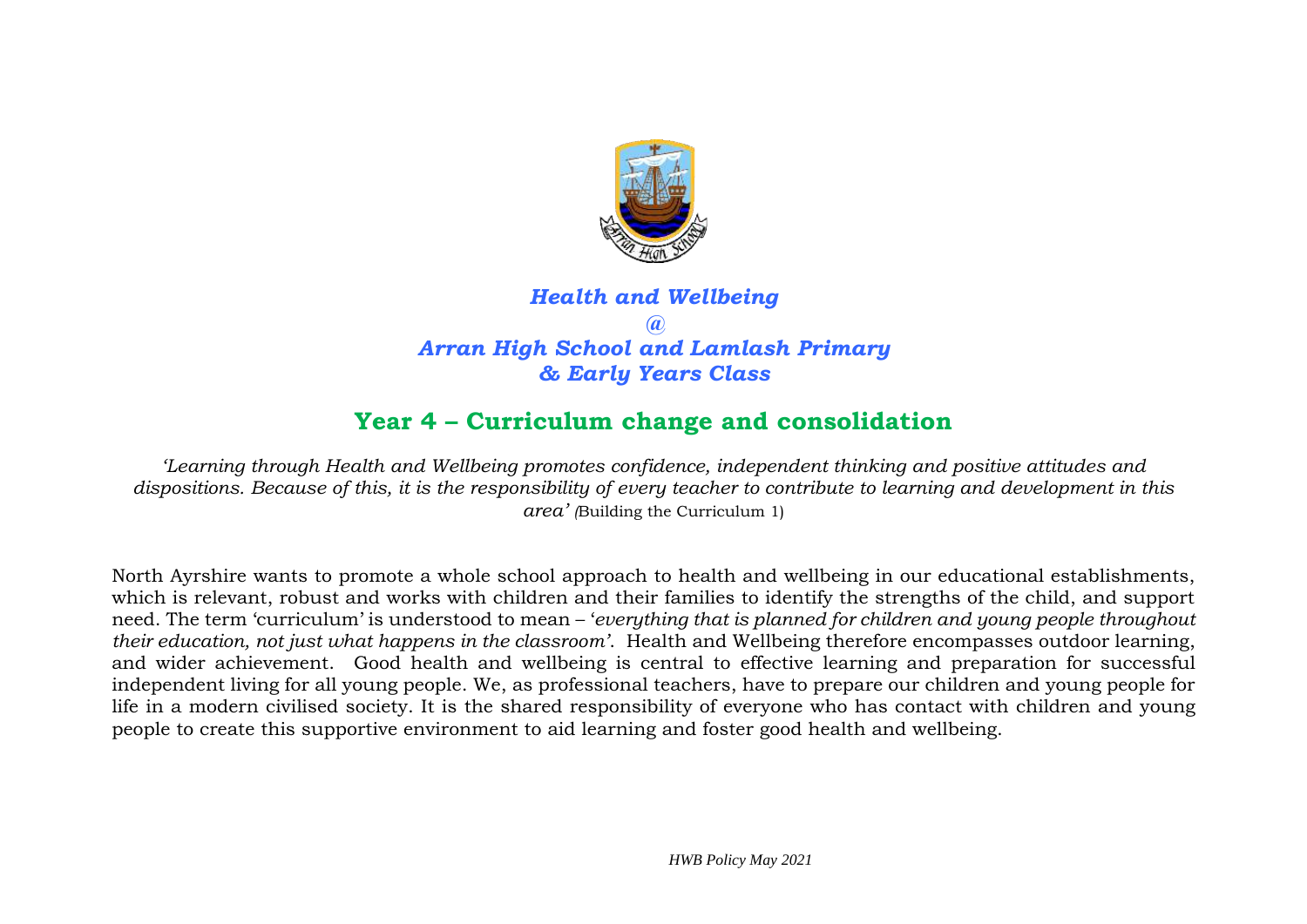#### *Our School's Vision*

Arran High School and Lamlash Primary is committed to ensuring the Health and Wellbeing of our school community. We are a small school and strive to create an ethos of care, where everyone is nurtured; feels respected; is included; is safe, healthy, active, valued, responsible and successful (wellbeing indicators). This is seen as the responsibility of *everyone*. We ensure this through a holistic approach to Health and Wellbeing, enabling all our pupils to be successful learners, confident individuals, responsible citizens and effective contributors. This also supports our school values of Ambition, Belonging, Compassion and Trust.

Students at Arran High School and Lamlash Primary are afforded numerous opportunities to develop their knowledge and understanding, capabilities, skills and attributes which are fundamental to their mental, emotional, social and physical wellbeing for the present time and the future.

#### *Our overarching aims are to provide:*

 $\downarrow$  A nurturing environment  $\overline{\phantom{a} \bullet}$  Enabling our young people to support their peers  $\ddot{\phantom{1}}$  Promotion of health and wellbeing in the wider curriculum  $\overline{\phantom{a} \bullet}$  Build and promote positive relationships  $\overline{\phantom{a}}$  Have our ethos and values underpinning all we do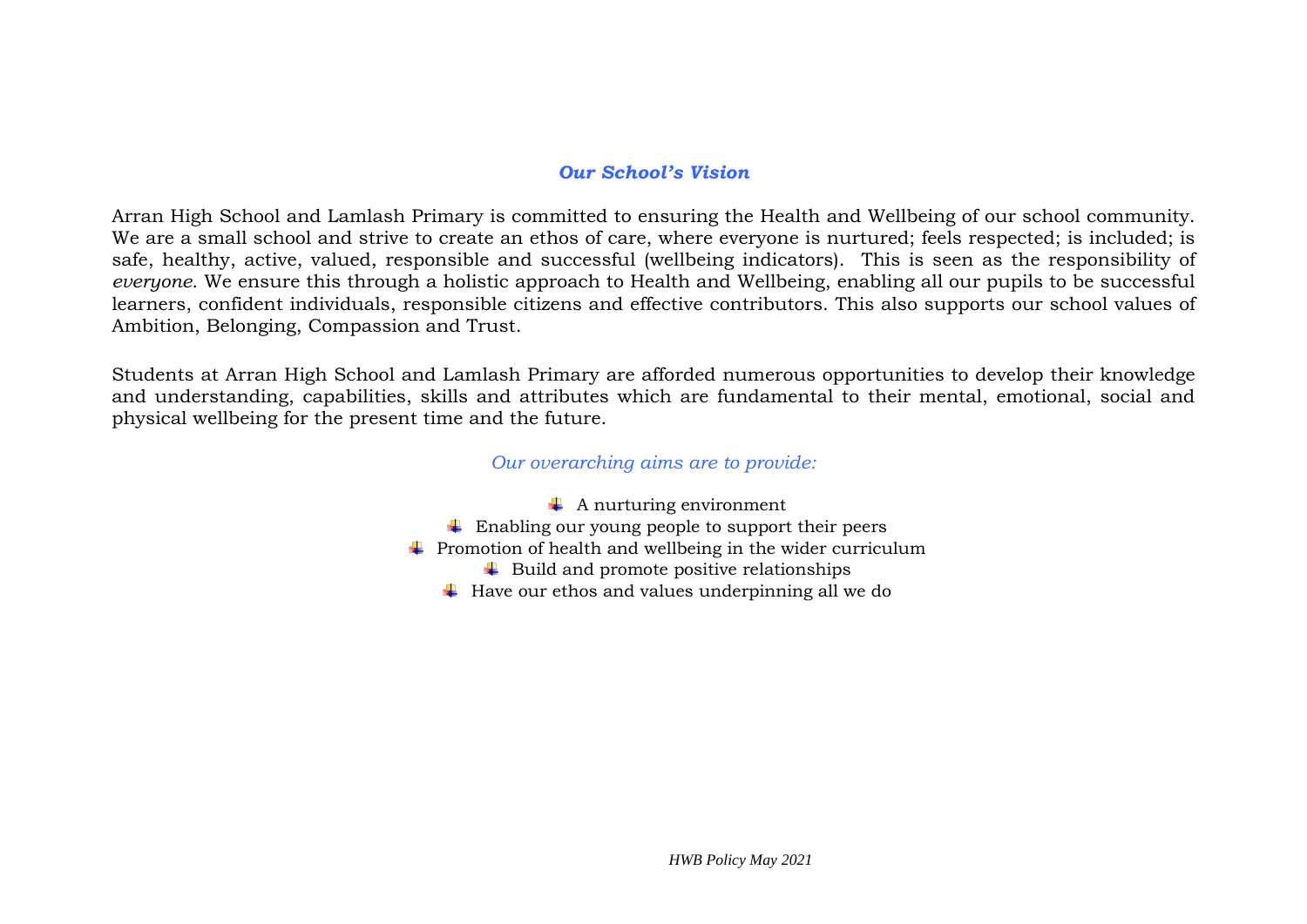#### *Our Focus 2021-22*

#### *Mental Health and Wellbeing*

Across Scotland 10% of children and young people "have mental health problems which are so substantial that they have difficulties with their thoughts, their feelings, their behaviour, their learning, their relationships, on a day-to-day basis". Additionally, the 2013 Scottish Adolescent Lifestyle and Substance Use Survey (SALSUS) indicated that around 23% of S2 pupils and 26% of S4 pupils had emotional and/or behavioural problems (in Murphy, 2016).

At Arran High school and Lamlash Primary we believe strongly in supporting the wellbeing of all our staff and students and the importance of our role in building resilience and promoting good mental health through early intervention. As stated by Kibble (n.d) of the Nurture Group Network, schools have great potential for action to improve mental health, and much of the research base recognises schools as a key factor in building wellbeing and resilience in the face of adversities such as poverty and family difficulties.

We are doing this by aiming to train all our staff to assess the needs of children and young people, recognise warning signs, and where appropriate, put into effect early interventions whether through in-school support, or working with our partners on the Isle of Arran. As the one place young people attend every day, this is where young people can build effective secure attachments through the intervention of qualified and experienced teaching staff. Additionally, making use of pupil voice, surveys and on the ground observations and data collection (i.e. attendance statistics) we are working to ensure our school is a welcoming, safe and enjoyable place to be. In the Child and Adolescent Mental Health – Trends and Key Issues briefing paper commissioned by the Scottish parliament it is stated that ' Young people who "disliked school, felt pressured by school work, truanted on multiple occasions or had been excluded had poorer mental health and wellbeing than those that did not". Pupils who stated they did not like school were four times more likely to have borderline or abnormal scores than those who said they liked school a lot (Murphy, 2016).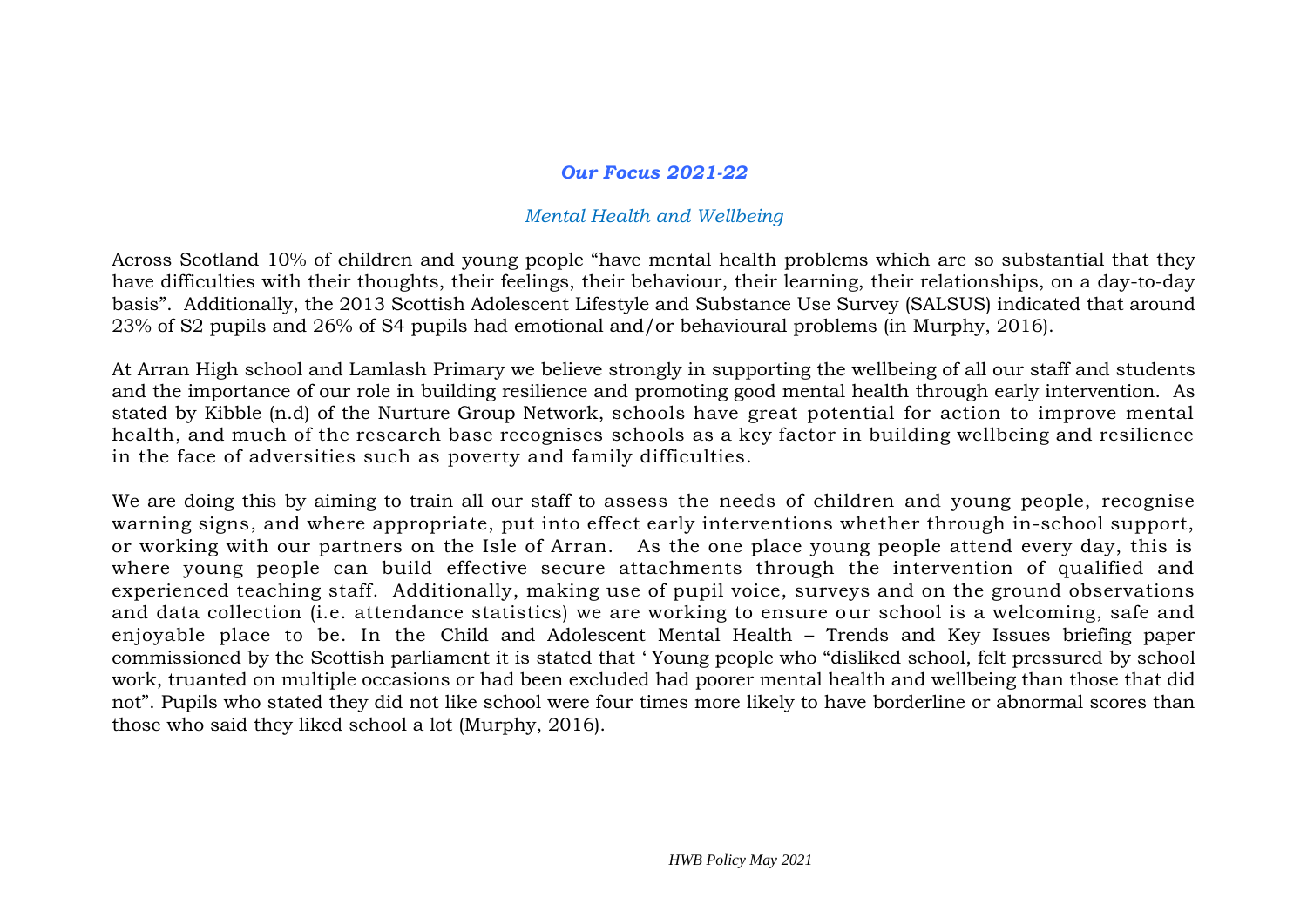For the academic year 2021-2022 our focus is will be on curriculum change and consolidation of our actions over the previous 3 years. The emphasis will be on the updating and additions to the PSE Programme including a relaunch across 3-18.

#### *Looking inwards: a responsive approach*

- $\overline{\phantom{a}}$  Review of focus each year to ensure relevance
- $\ddot{\bullet}$  Student voice evaluated to ensure they are being consulted and have input
- $\ddot{\bullet}$  Working with partners in the community to provide expertise, coherence and a community approach
	- $\ddot{\bullet}$  Providing a range of cultural, spiritual and physical experiences to all students
		- $\overline{\phantom{a}}$  Analysing the PASS results and responding to these
		- $\overline{\phantom{a}}$  Adaptability to the changing needs, current issues and new ideas

#### *Looking outwards: a proactive approach*

- $\ddot{\bullet}$  Seeking out and critically evaluating current research and recommendations
	- $\ddot{\phantom{1}}$  Looking at best practice in other educational settings and beyond
	- $\overline{\phantom{a} \overline{\phantom{a}}}$  Active engagement in national training opportunities for our staff
- $\ddot{\phantom{1}}$  Seeking out additional funding to continue to fund opportunities for all

*Looking forwards: an ambitious approach*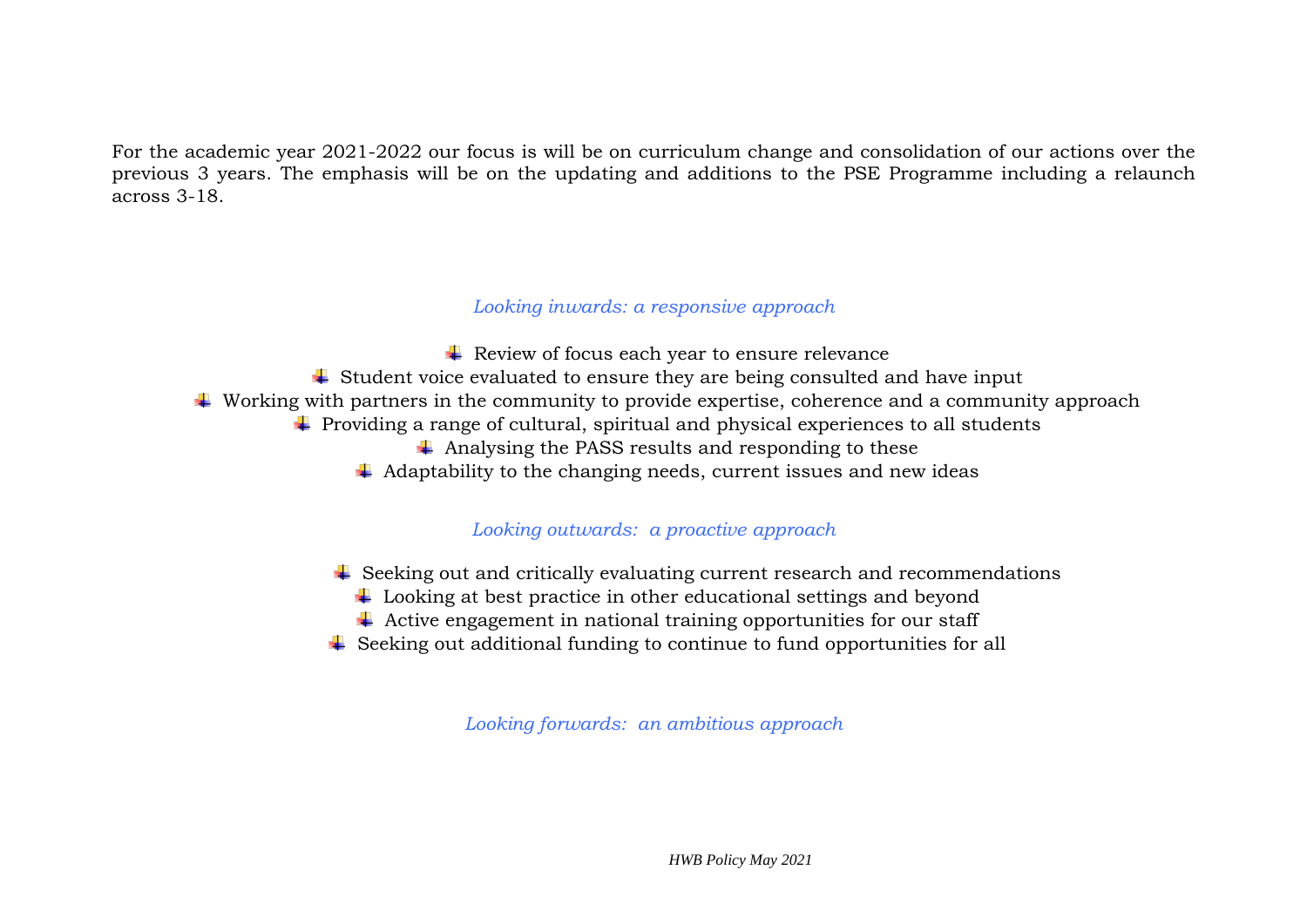- $\ddot{\bullet}$  Working in partnership with others on the island, including healthcare professionals, to provide a comprehensive support network for our young people
- $\ddot{\text{+}}$  Moving forward to become signatures to the Mental Health Charter with the Sport and Recreation Alliance
	- $\overline{\phantom{a}}$  Seek to provide sustainable access to professional services on island
- $\pm$  Conduct a comprehensive review of whole school policy, procedures and actions and to ensure health and wellbeing is rigorously monitored for each child and young person

## *Our curriculum*

Within Arran High and Lamlash Primary we deliver strong messages through the delivery of the curriculum. Health and wellbeing experiences and outcomes are specifically taught through discrete health lessons, personal and social education, home economics, hospitality, moral issues, and physical education.

Within Curriculum for Excellence, experiences and outcomes for Health and Wellbeing are overseen by three main subject areas;

## *PSE/Guidance*

Compulsory across all year groups (including organising visits and talks relating to the above within the school.

## *Physical Education*

Physical education, physical activity and sport (including organisation of sports day, sporting challenges etc).

*Hospitality*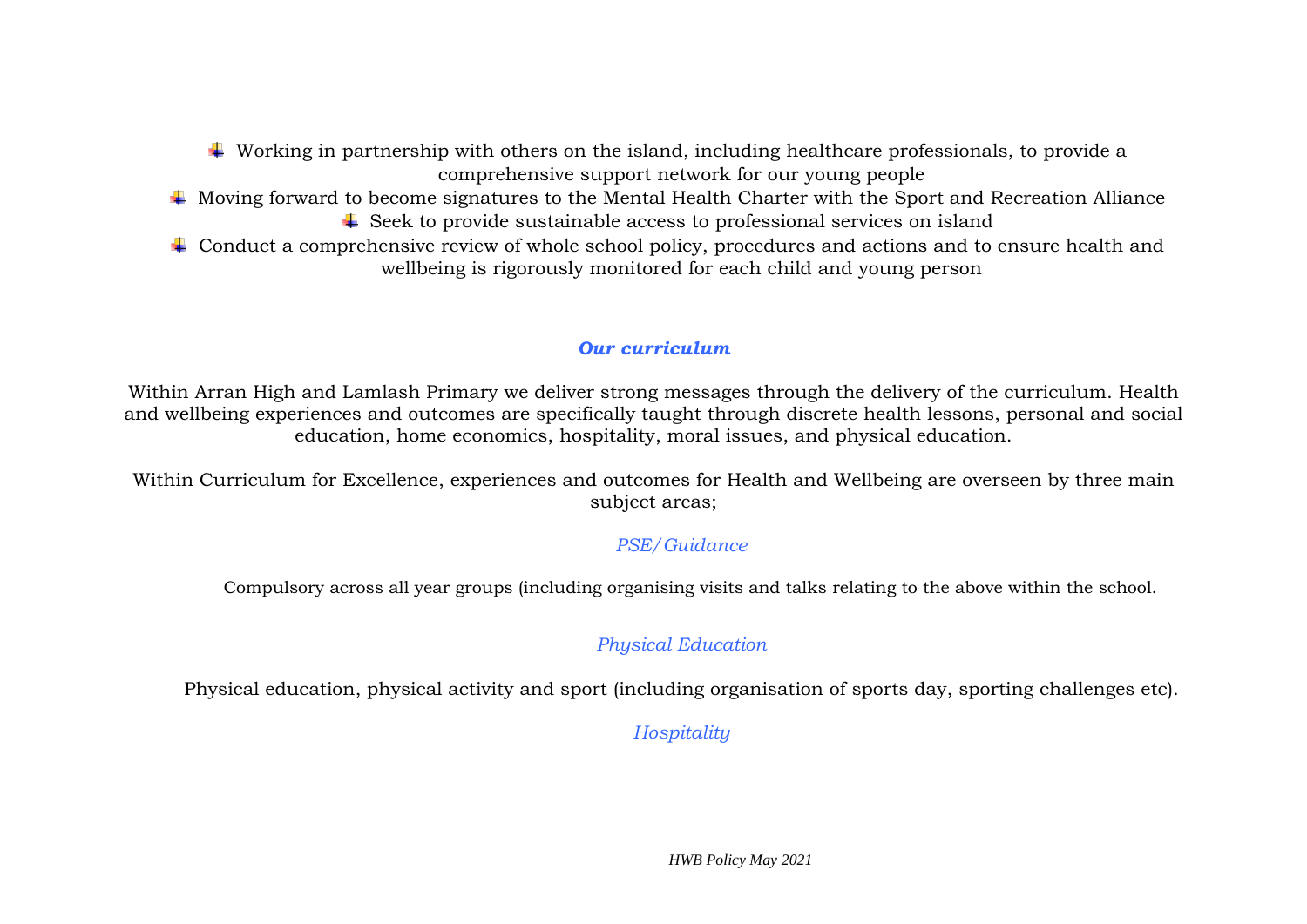Food and Health (including food related external visits, visitors, cooking competitions, and so on)

HWB Experiences and Outcomes that are the responsibility of all, must be continuously monitored by the individual Faculty Leaders and teachers of all subjects are responsible for ensuring these are covered at the appropriate levels within their curriculum and entered on the *'cfemachine'* audit.

The focus of our 2021-22 year is to act upon the comprehensive review of the 3-18 PSE curriculum we undertook in 2020-21 with the introduction of the RSHP

### *What we have achieved so far (first three years)*

- 1. Finalists in the Scottish Education Awards Making a Difference Category for our work
	- 2. Finalists in the National Teaching Awards Impact through Partnership Category
		- 3. Employment of an in residence art therapist
- 4. Engagement of a Communication Specialist to support Speech and Language Therapy for the islands' children 5. Engagement of a primary school counselling service to support hose age 5-10
	- 6. Introduction of LIAM (Let's Talk Anxiety Management) by Ann Reid into primary and secondary
	- 7. Achievement of the LGBT Charter Mark Bronze for the campus led by the peer support group
		- 8. Establishment of Jump Start Healthy Weight Walking Group in the high school
- 9. SHINE School's health and wellbeing improvement research network. Original partnership school supporting and promoting research into health and wellbeing in schools.
- 10. We have become signatures to the Mental Health Charter with the Sport and Recreation Alliance. By doing so our aim is to cement our commitment to tackling mental health issues through ensuring that a wide range of sporting opportunities is available to everyone.
	- 11. The set up and operation of a Wellbeing Centre with two designated staff to run it on a day to day basis.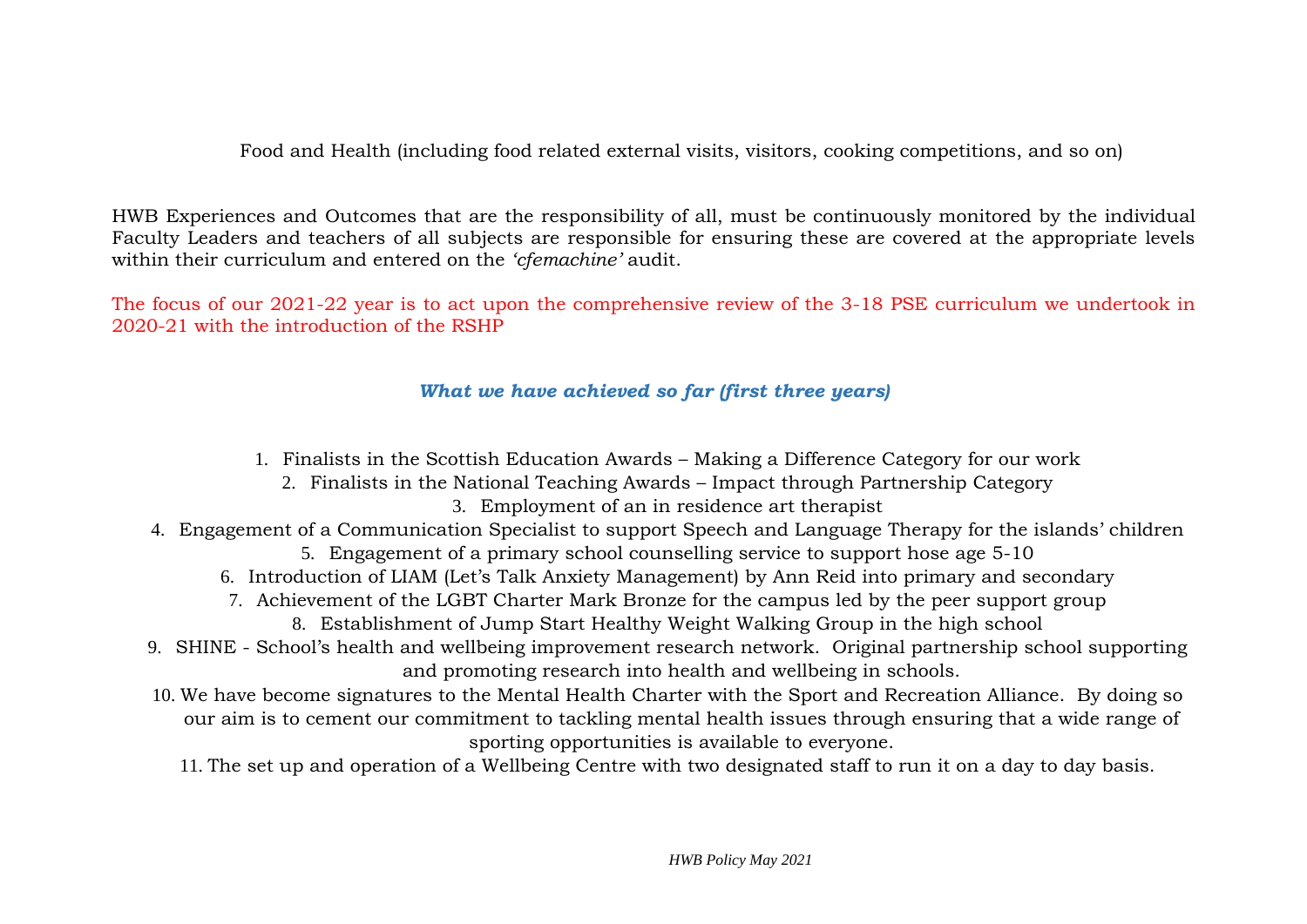12. Ongoing commitment to providing access to training for our senior students, staff and community members that support aims of promoting and supporting mental health and wellbeing. This has included Mental Health First Aid, ASK and ASIST, Solihull courses.

13. Instigation of a Mental Health Day with support from external organisations

14. Offering staff and student mindfulness courses at prelim time in partnership with occupational health.

15. Enhanced nurture for primary students five mornings a week

16. Two nurture groups in secondary

17. Safe space at lunchtime for all students

18. 1:1 support for 4 students who are unable to attend mainstream school on mental health grounds 19. Inter-generational project with the sheltered housing, CVS and our students which will also enable the students to gain the Saltire Award.

20. SQA Nat 4 + 5 in Mental Health – this year we have started offering the SQA courses in mental health to our senior students with the aim over the next two years that the Nat 4 +5 will be made available to all students.

- 21. Health and Wellbeing Day using external providers to give our students tasters of many activities including art therapy, music therapy, sound baths, cognitive behaviour therapy, yoga so that they can experience a range of options to help keep themselves healthy.
- 22. Outside speakers people in the community and from beyond, including famous sports people, coming in to the school to talk about their own mental health journey and run workshops for our students (in non covid times) 23. Staff – staff mental health is important so provision of school counsellor service to support staff
- 24. Sensory packs every classroom has a sensory support pack for use by students including ear defenders, fidget toys, stress balls etc.

25. Resources – library section on promoting and supporting positive mental health, custom made booklets and pamphlets in the library and toilets.

26. School nurse –working with the school nurse, Ann Reid, to promote and support health in school 27. Creation of an Arran #13 Ways campaign with posters and booklets printed and around the school, including on different coloured paper so that they are accessible to all.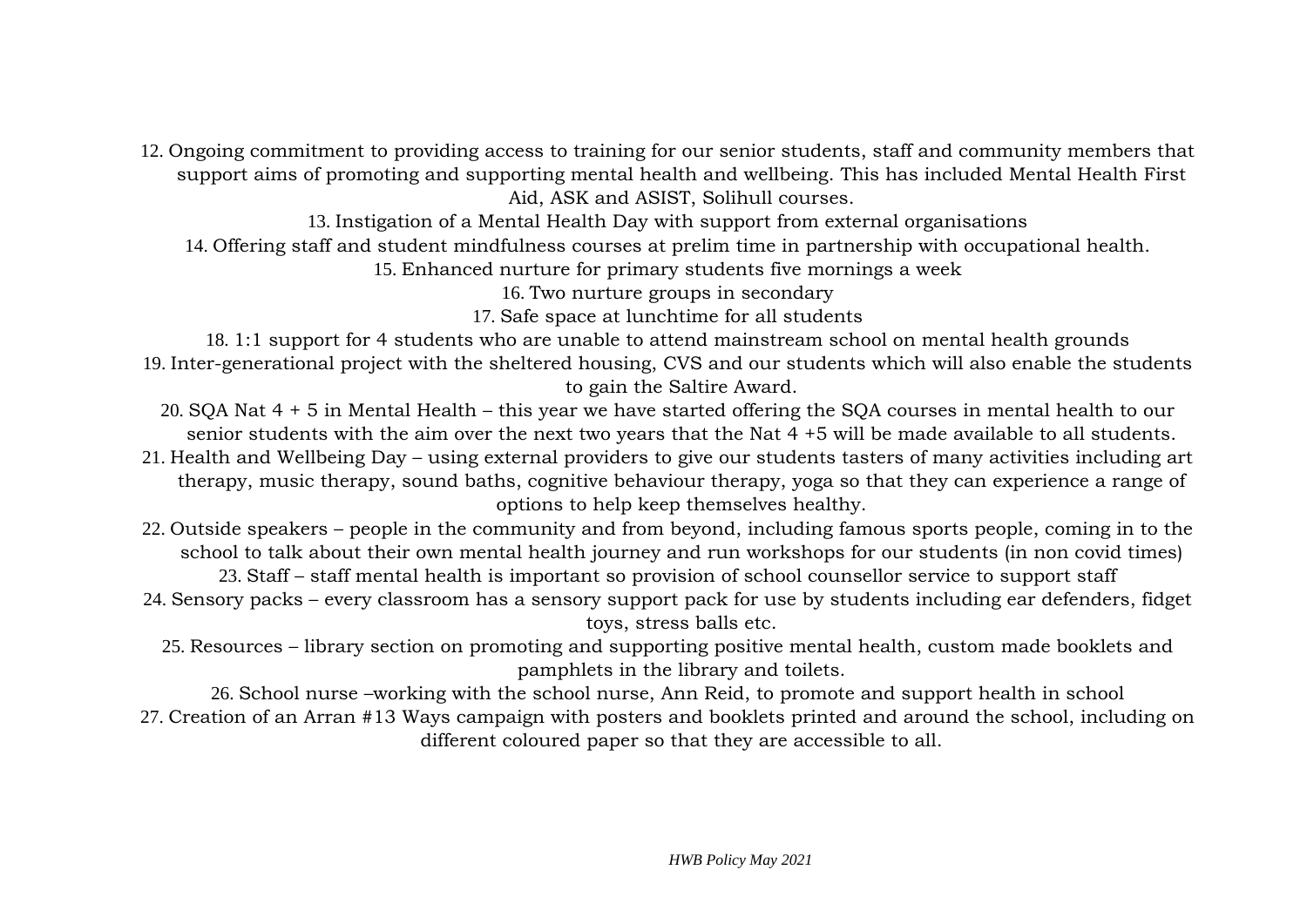#### *Our aims this year*

1. Rewriting and introduction of a new PSE programme along with the RHSP Resource 3-18 including training for all staff from Public Health Scotland. This will include the introduction of drop down option days twice a year to enable students to focus on an area that interests them including Peer listening, dementia awareness and first

aid.

- 2. Begin our partnership with Listen Well Scotland for p7-S6 to learn how to support each other, including train the trainers for the community and parents.
- 3. Closer partnership working with our parent council, locality partnership and Arran Community and Voluntary Services to identify funding streams to support the initiatives.
- 4. A whole school approach, and the health and wellbeing of everyone within and beyond the school community to be considered.
	- 5. Consolidation of work from the last three years to ensure continuity and sustainability.

6. Investigate and apply for the Nurturing Schools Award

- 7. Place2Be using the self-assessment tool to look at all aspects of the school and to check where we are in terms of promoting a 'Mentally Positive' school ethos.
- 8. To continue new health and wellbeing working group, which could include learners, teachers, non-teaching staff and members from the wider community. This group should have responsibility for developing and establishing the vision into achievable actions with a clear vision across the school. (Including representation from:

\* Arran Youth Forum, \* School Nurse, \*School Canteen, SLT, \*Pastoral, \*Active Schools Coordinator

*HWB Policy May 2021*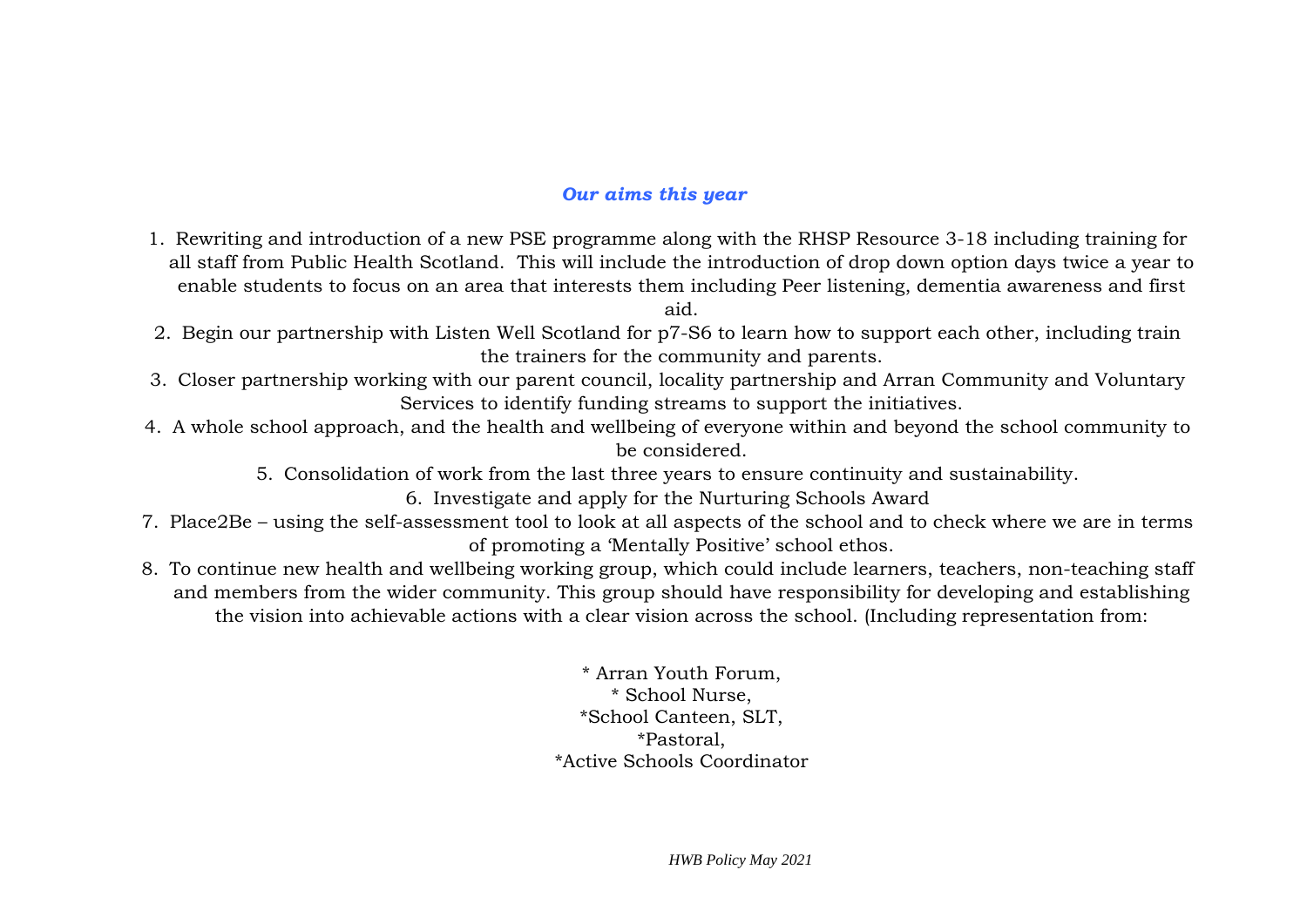#### \*Colin McDermott - Area Inclusion Worker \*Community representation

- 9. Expand the use of monitoring and tracking to include Health and Wellbeing conversations with each student, addition of individual student targets relating to these to be included in parental reports and each students profile page.
	- 10. Renaming of our Support for Learning/Nurture provision to come under one banner of 'Personalised Support' as part of our ongoing journey to enabling a personalised curriculum for each child that meets their needs as an individual including academic, social and emotional needs.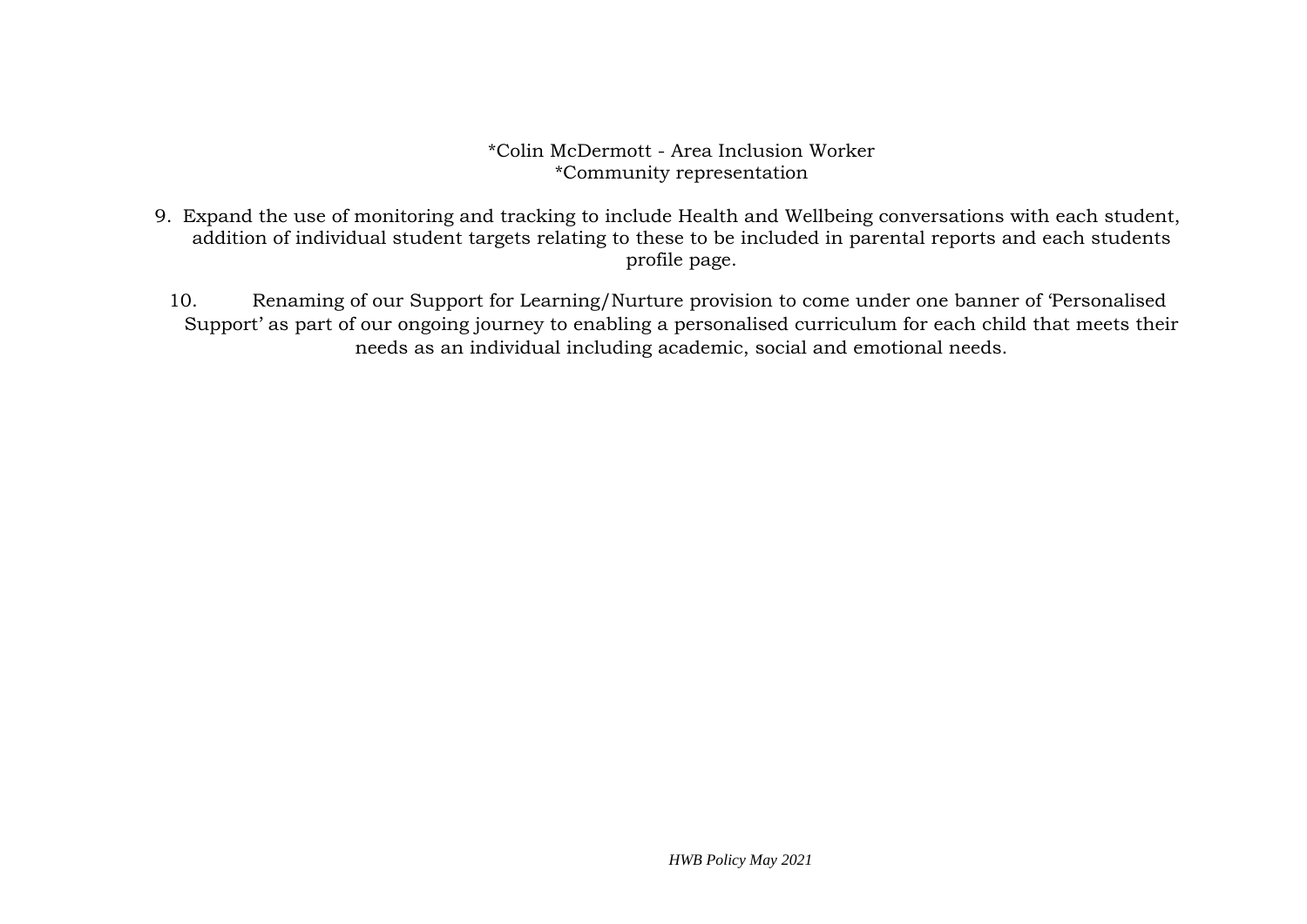### *Achieving these aims*

#### *In the Classroom*

This is done through the broad general curriculum in S1, S2 and S3 and will continue through the senior phase. Through practise of Critical Skills, Growth Mind set, Visible Thinking and Visible Learning techniques, and other learning and teaching styles, pupils are provided with a wide range of opportunities to create and take responsibility for their own learning journey with the teacher as the facilitator.

Practitioners will look to ensure tasks and activities provide:

- $\downarrow$  appropriate breadth challenge application.
- $\ddot{\phantom{a}}$  learners with a balance of activities which include opportunities for collaborative, co-operative and independent learning.
- ↓ opportunities for, and encourage staff to engage in, continuing professional development and dialogue within and outwith Arran High School and Lamlash Primary.
- $\ddot{\bullet}$  use of the outdoor environment to promote and enhance healthy approaches and lifestyles.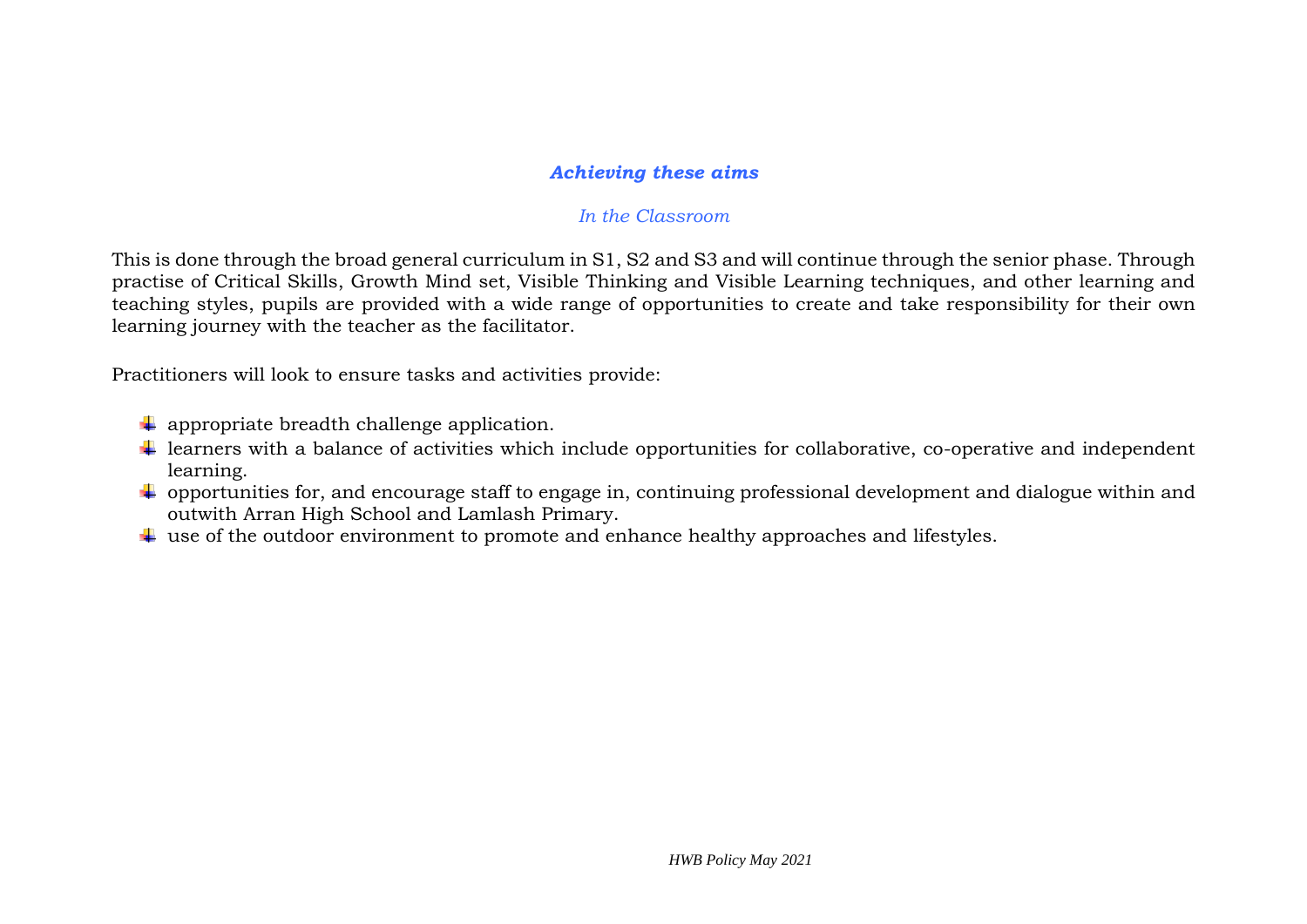



# **Arran High School Health and Wellbeing Overview**

| S <sub>5</sub> /6                                                                                                                                                                                                                                      | S4                                                                                                                                                                                                                                                                   | S <sub>3</sub>                                                                                                                                                                                                                                                                                                                                                       | S <sub>2</sub>                                                                                                                                                                                                                                                                                                                                                                            | S <sub>1</sub>                                                                                                                                                                                                                                                                                                                                           |
|--------------------------------------------------------------------------------------------------------------------------------------------------------------------------------------------------------------------------------------------------------|----------------------------------------------------------------------------------------------------------------------------------------------------------------------------------------------------------------------------------------------------------------------|----------------------------------------------------------------------------------------------------------------------------------------------------------------------------------------------------------------------------------------------------------------------------------------------------------------------------------------------------------------------|-------------------------------------------------------------------------------------------------------------------------------------------------------------------------------------------------------------------------------------------------------------------------------------------------------------------------------------------------------------------------------------------|----------------------------------------------------------------------------------------------------------------------------------------------------------------------------------------------------------------------------------------------------------------------------------------------------------------------------------------------------------|
| Psychology<br><b>FGM</b><br>FAS<br>Websex<br><b>Careers (Applications)</b><br>Finance<br><b>Trafficking</b><br><b>Alcohol Awareness</b><br>Anxiety<br><b>CHAPS</b><br><b>Samaritans</b><br>ACLI<br><b>Positive Mental Health</b><br>Independent Living | <b>Parenting and Child</b><br>Development<br>Psychology<br><b>Study Skills</b><br><b>Positive Mental Health</b><br><b>Work Skills</b><br><b>Work Experience</b><br><b>CHAPS</b><br>Finance<br><b>Drug Awareness</b><br><b>Personal Skills</b><br><b>Young Carers</b> | <b>Eating Disorders</b><br><b>Healthy Eating</b><br><b>ACLI</b><br><b>Dyslexia Awareness</b><br><b>Mindfulness</b><br><b>Discrimination</b><br>Sex Ed. (Pregnancy)<br><b>Positive Mental Health</b><br><b>Choices for Life</b><br><b>Leadership Course</b><br><b>Teamwork</b><br>Equality<br><b>Drug Awareness</b><br>CV's<br><b>Crime and Punishment</b><br>Finance | <b>Emergency Services</b><br><b>Teenage Cancer Trust</b><br><b>Choices for Life</b><br>RNII<br><b>Mindfulness</b><br><b>Dyslexia Awareness</b><br>YPI<br><b>Healthy Eating</b><br><b>Music</b><br><b>Alcohol and Solvents</b><br>Sex Ed. (Safe Sex)<br>Psychology<br><b>Positive Mental Health</b><br>Finance<br><b>Transferable Skills</b><br><b>Peer Pressure</b><br><b>Road Safety</b> | Smoking<br><b>First Aid</b><br><b>Emergency Services</b><br><b>ACLI</b><br><b>Dyslexia Awareness</b><br><b>Healthy Eating</b><br><b>Bullying</b><br><b>Fitness</b><br>Sex Ed. (Puberty)<br>Psychology<br><b>Positive Mental Health</b><br>Finance<br>Career<br><b>Choices for Life</b><br>Fairtrade<br><b>Body Image</b><br><b>Personal Achievements</b> |

#### Our Partners School Nurse Counsellor Inclusion Worker GP's CAMHS Arran Youth Forum

Listen Well Scotland Public Health Scotland

# Whole School Focus Weeks

Dyslexia Awareness Week, Show Racism the Red Card, Jeans for Genes Day, Sport/Comic Relief, Anti-Bullying Week, Active Girls Day, Promoting Cycling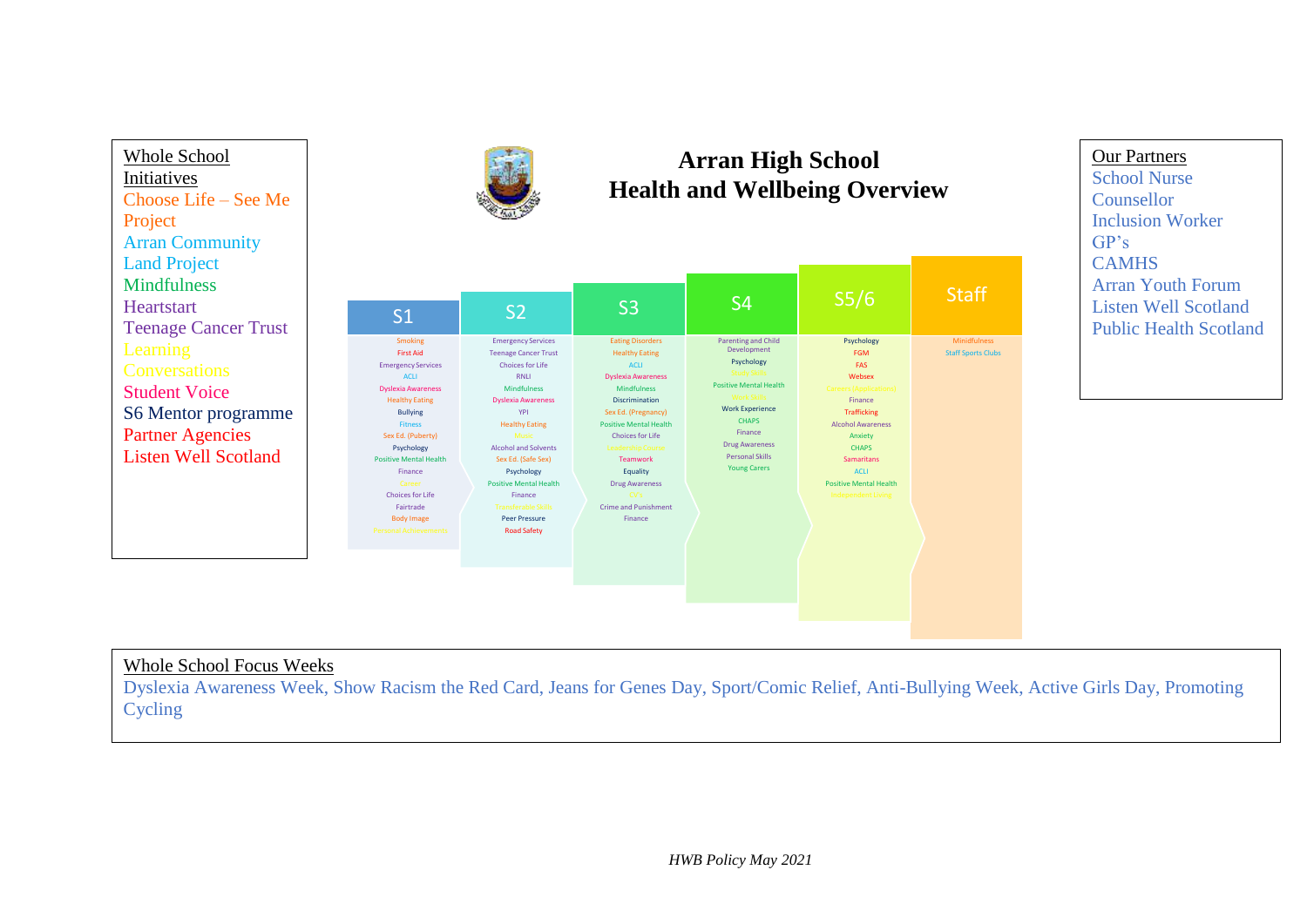

#### Whole School Focus Weeks

Dyslexia Awareness Week, Internet safety week, Eco-savvy, Sport/Comic Relief, Anti-Bullying Week, Promoting cycling, Peer reading scheme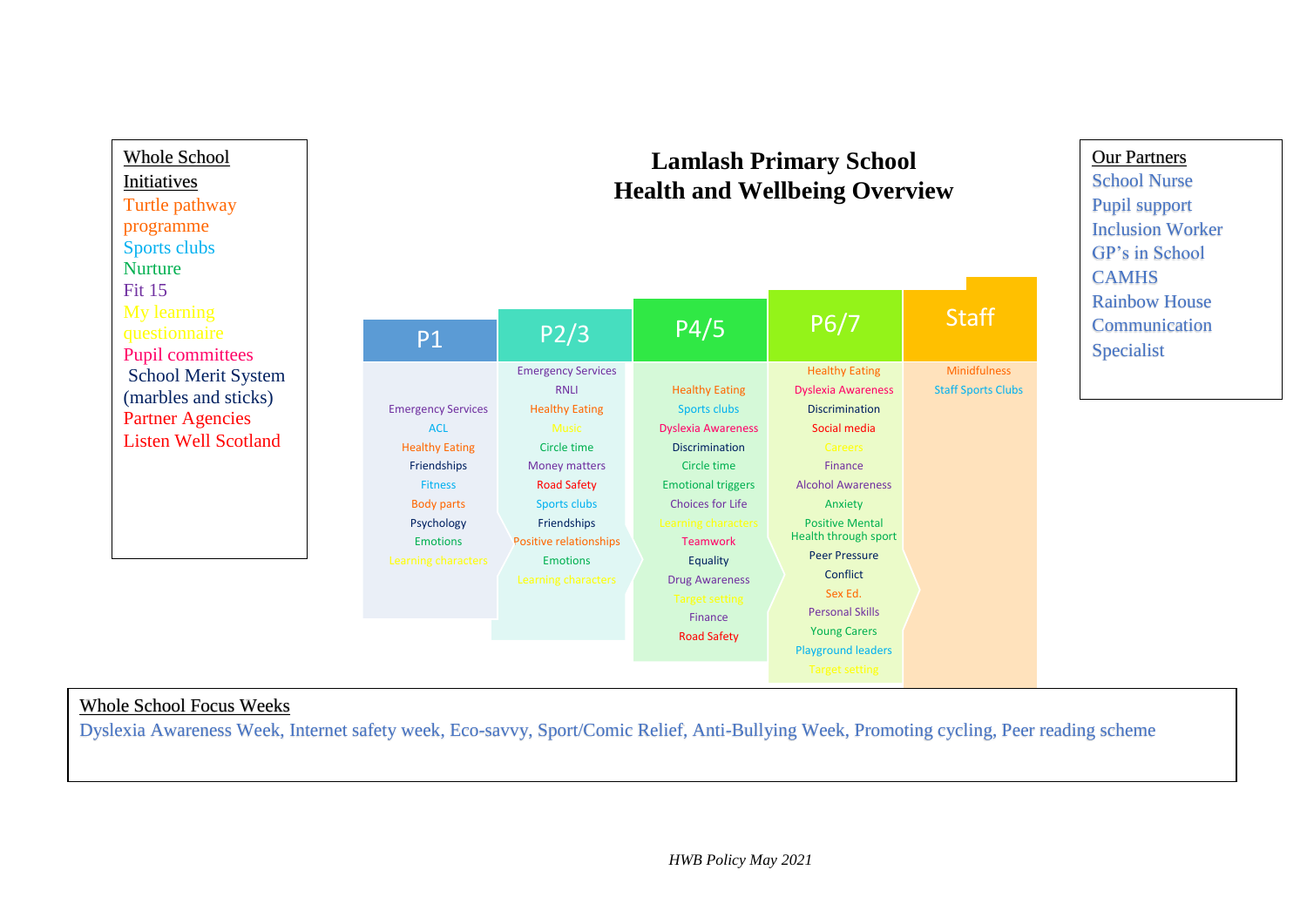## *Staff Health and Wellbeing*

Staff Health and Wellbeing is extremely important and must also be considered. NAC has a duty of care to ensure it provides support and preventative measures for its staff. At Arran High School and Lamlash Primary we have a small group who organise social events, along with the possibility to practise Mindfulness, 10% reduction on Auchrannie Membership, and so on. Staff supports for Health and Wellbeing can be found on NAC Connects.

Arran High School and Lamlash Primary is a supportive community where sound knowledge and application of positive Health and Wellbeing will drive improvement and support our children and young people to succeed.

Our staff have access to support and counselling through the onsite school counsellor each week.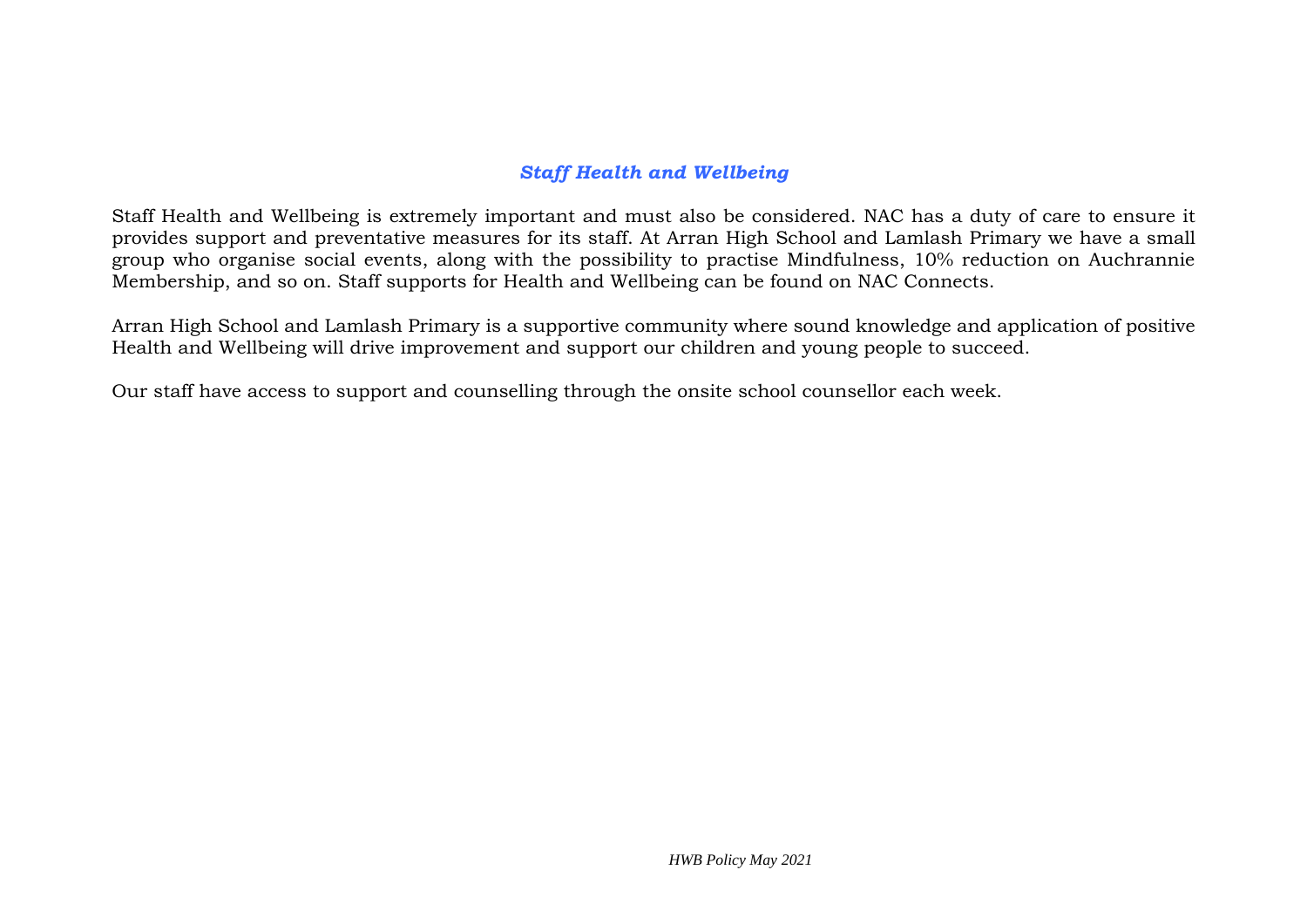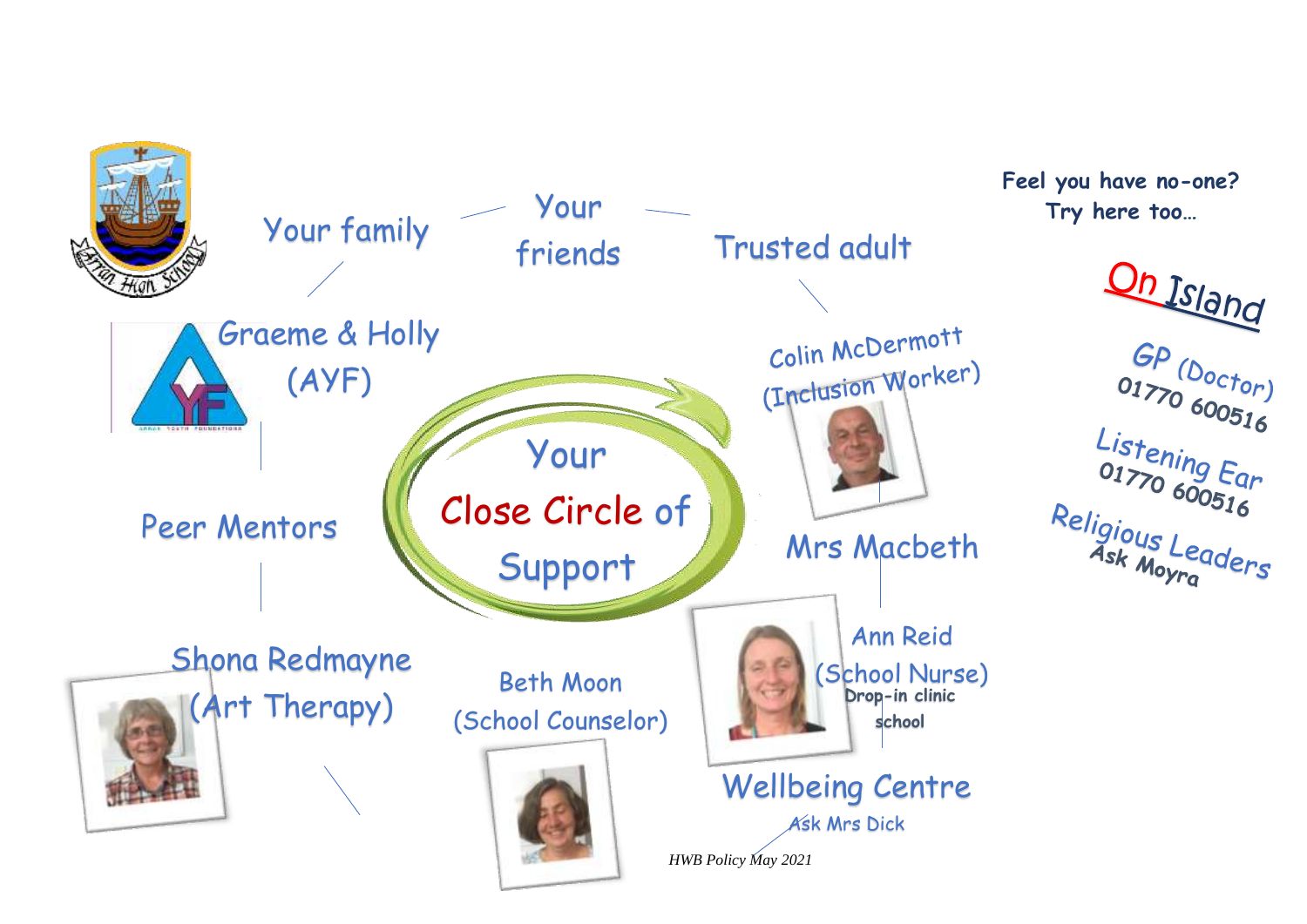### *Monitoring, tracking and evaluating*

As important aspects of health and wellbeing are the responsibility of all staff in educational establishments in partnership with others, and because of the importance of health and wellbeing to learning and development, everyone should be clear about their areas of responsibility and their roles in assessment. In health and wellbeing, assessment has to take account of the breadth and purpose of the wide range of learning experienced by children and young people within this curriculum area. It will focus on children and young people's knowledge and understanding, skills and attributes in relation to physical education, food and health, substance misuse, relationships, sexual health and parenthood, and their social and life skills. Teachers and learners can gather evidence of progress as part of day-to-day learning inside and outside the classroom and, as appropriate, through specific assessment tasks. From the early years through to the senior stages, children and young people's progress will be seen in how well they are developing and applying their knowledge, understanding and skills in, for example, key features of healthy living and relationships, and in approaches to personal planning, assessing risk and decision making.

For example:

- $\ddot{\phantom{1}}$  To what extent do they understand the role of healthy eating and physical fitness in contributing to their wellbeing?
- $\pm$  How well are they applying personal and interpersonal skills as part of their daily lives, and developing them as they grow and mature?
- ↓ Through their involvement in planning, managing and participating in individual and group activities in school and in the community, do they demonstrate skills, attitudes and attributes which will be important for the world of work, such as judgement, resilience and independence?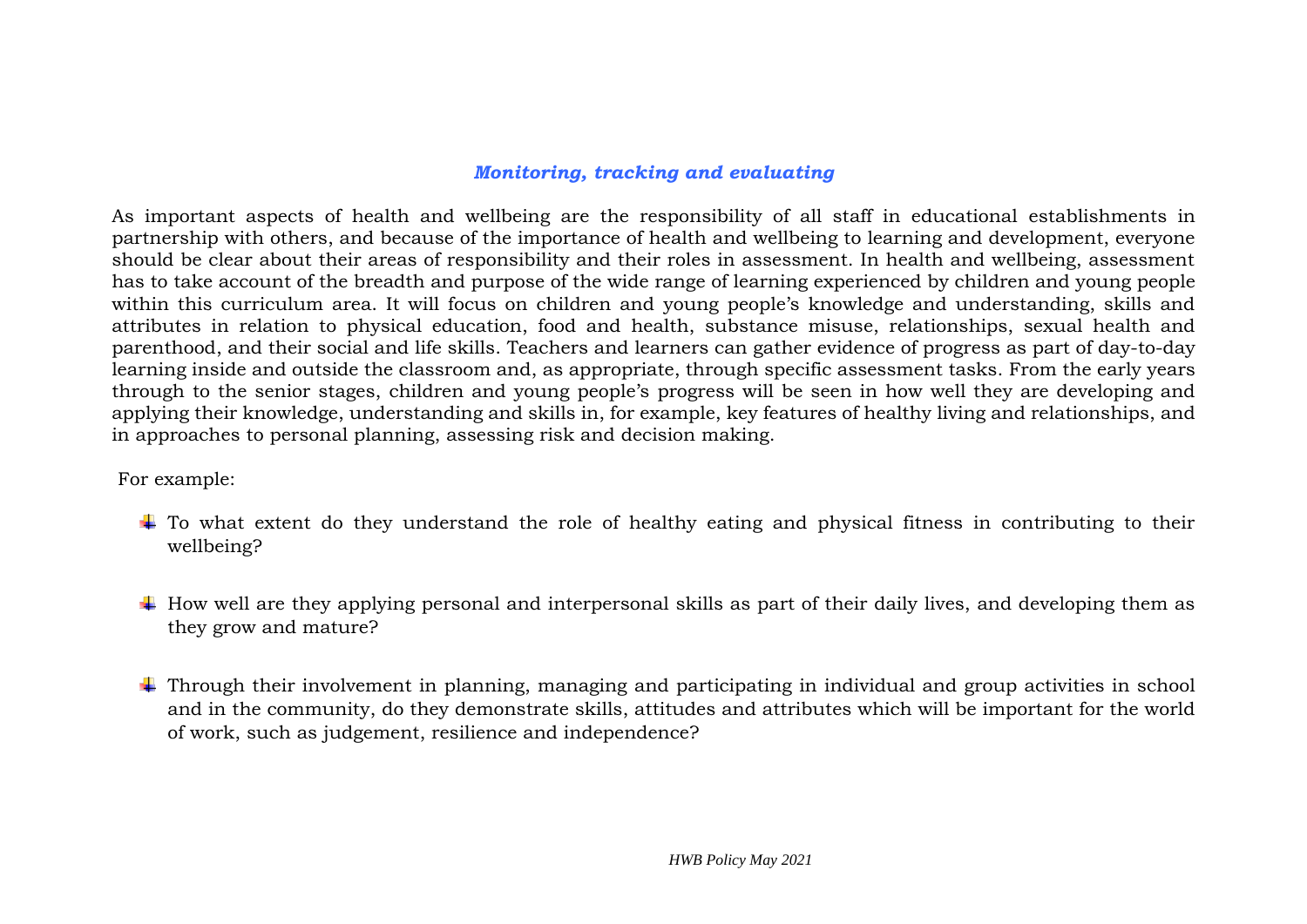Progression in knowledge, understanding and skills can be seen as children and young people demonstrate that they are:

- $\ddot{\bullet}$  applying their knowledge and skills with increasing confidence and competence in dealing with familiar circumstances and new challenges
- $\ddot{\phantom{a}}$  developing an increasing depth of understanding of their own and others' motivations, attitudes, beliefs and behaviours
- $\ddot{\bullet}$  extending the range of their relationships within and outwith the school.

## *Leadership and management – we are*

Working to ensure we are exhibiting the best possible practice in providing a comprehensive, fit for purpose, Health and Wellbeing Strategy and Plan for Arran High School, Lamlash Primary and Early Years Class.

## *Learning provision – we intend to*

Identify what we are doing well and where gaps may exist through the use of the wellbeing wheel and GIRFEC. Through this, look to continually enhance our provision to ensure it is as thorough, relevant and challenging as is appropriate.

*Successes and achievements – we will*

Recognise individual, group and faculty successes and look to share good ideas through professional learning and dialogue. Expand our outreach to include the rest of the cluster, work with others in the local authority and to promote what we

are doing at a national level.

Work with our families and community to share our learning journey in the pursuit of mental health and wellbeing for all.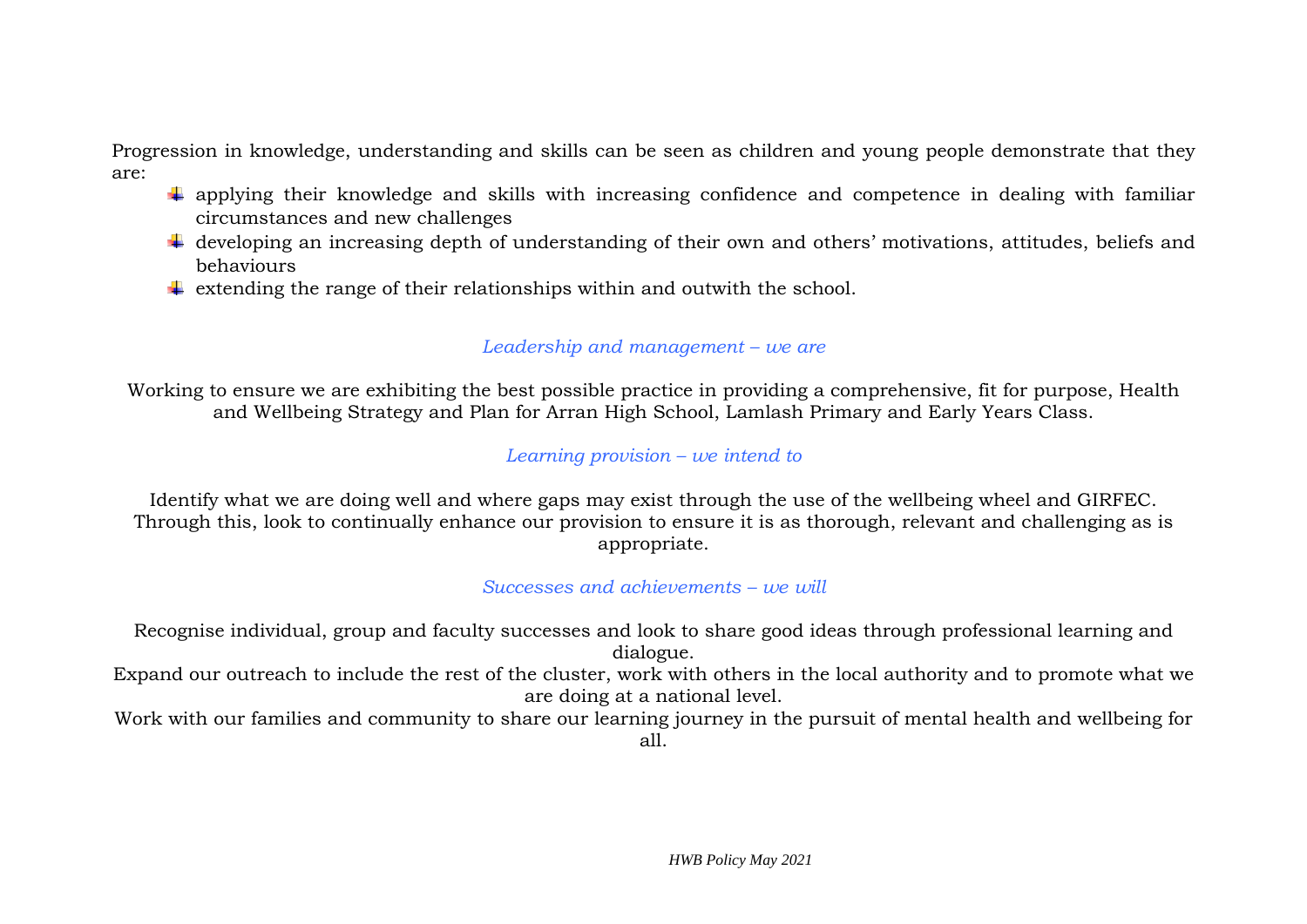*Our students – will have the opportunity to*

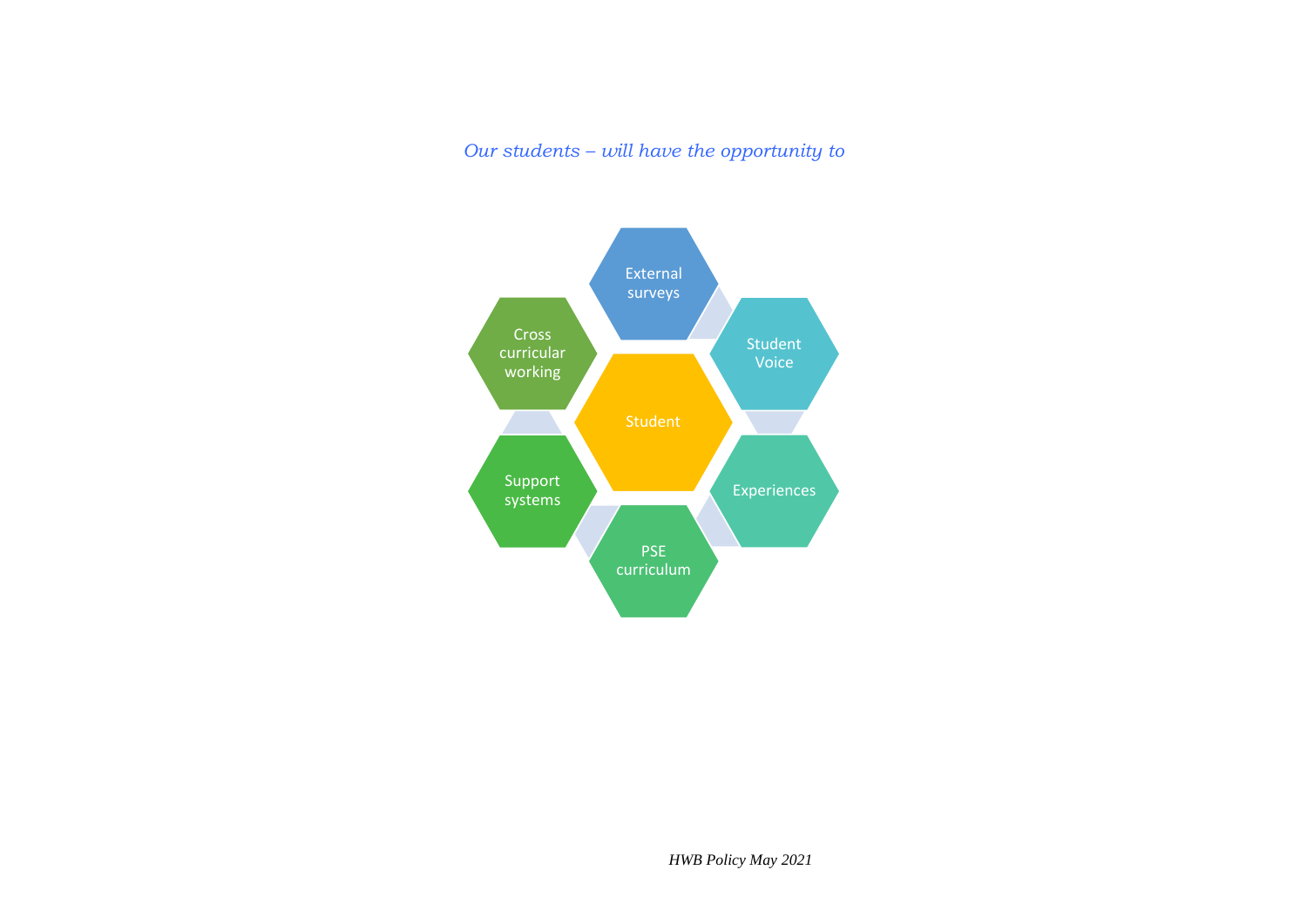# **Policies and plans**

| <b>National Policy</b>                   | <b>Local policy</b>                                      | <b>Other considerations</b>                   |
|------------------------------------------|----------------------------------------------------------|-----------------------------------------------|
|                                          |                                                          |                                               |
| Education Scotland's Making<br>$\bullet$ | North Ayrshire Children's                                | Schools (health<br>Promotion and              |
| the Links, Making it work                | Service Plan 2016-2020:                                  | Nutrition Act(Scotland)                       |
| The Curriculum for                       | Getting It Right For You                                 |                                               |
| Excellence                               | North Ayrshire Council's<br>$\bullet$                    | (Curriculum for                               |
|                                          | <b>Education Directorate Plan</b>                        | Excellence, 2009)                             |
| Getting It Right For Every               |                                                          |                                               |
| Child (GIRFEC)                           | Mental Health and Wellbeing<br>Strategy April 2015-March | GIRFEC (Getting It)<br>Right For Every Child) |
| Child Poverty Strategy for<br>$\bullet$  | 2027                                                     |                                               |
| Scotland: Our Approach                   |                                                          | (Health Promotion)<br>$\bullet$               |
| 2014-2017                                | Ayrshire Healthy Weight                                  | Guidance (2007)                               |
| Children and Young People                | Strategy 2014-2024                                       | Scottish Government)                          |
| (Scotland) Act 2014                      | Ayrshire and Arran Tobacco                               |                                               |
|                                          | <b>Control Strategy</b>                                  |                                               |
| Schools (Health Promotion<br>$\bullet$   |                                                          |                                               |
| and Nutrition) (Scotland) Act            | North Ayrshire Active<br>$\bullet$                       |                                               |
| 2007                                     | <b>Communities Strategy</b>                              |                                               |
| <b>Equally Well</b>                      |                                                          |                                               |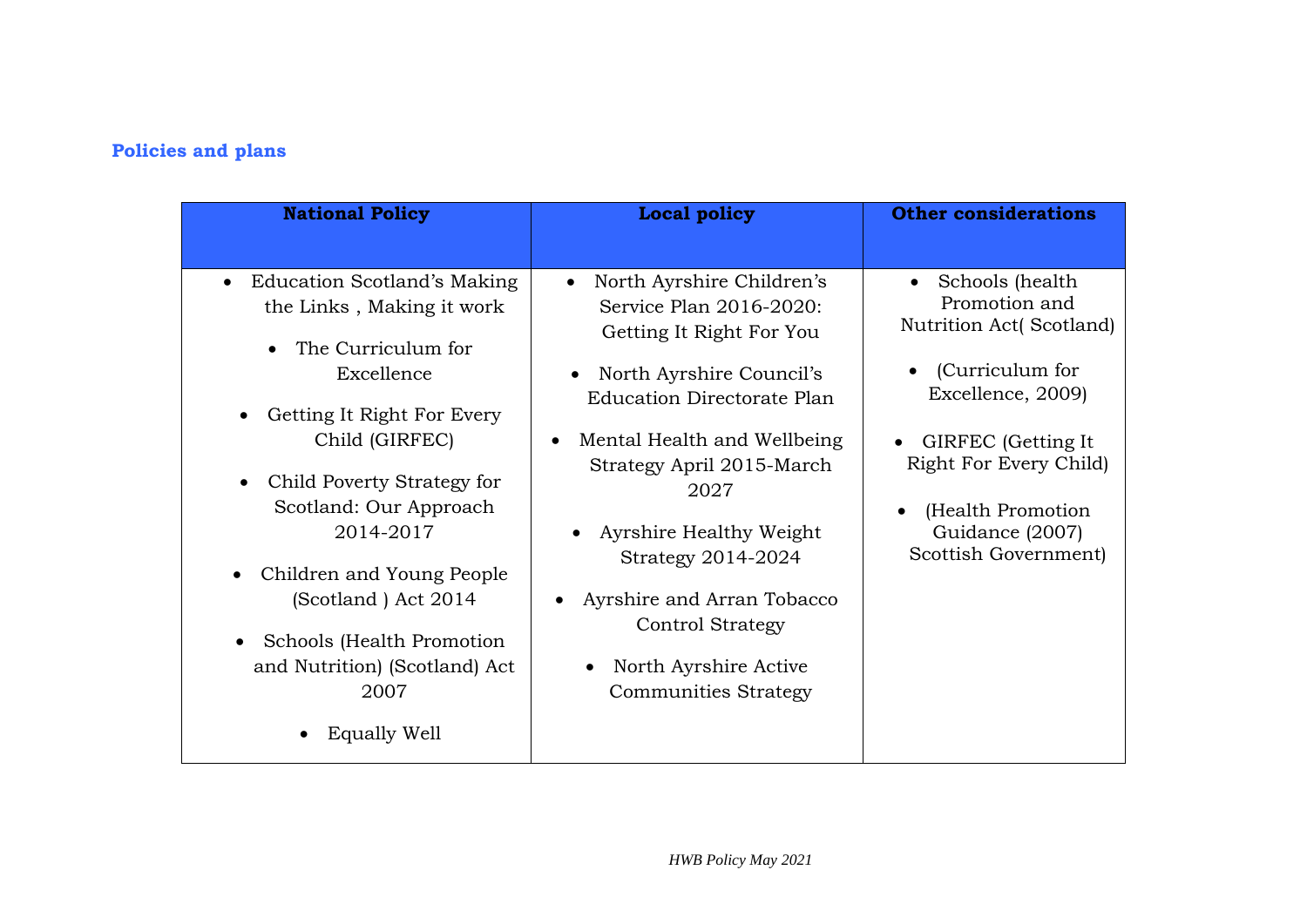| Health and wellbeing improvement plan |  |
|---------------------------------------|--|
|---------------------------------------|--|

| Mrs Dick (Sept 2021) Mrs Wilks (from October 2021) | Guidance and PSE: Mrs Macbeth |
|----------------------------------------------------|-------------------------------|

**Working Group contributors** Dr. F Hamill (GP, Arran Medical Group), Ann Reid (School Nurse), Sandra Hall (Public Health Scotland), Mrs Dick (Pastoral Depute) (Sept 2021) Mrs Wilks, DHT (from October 2021)

| <b>Start Date</b> | Review date | <b>Evaluation date</b> |
|-------------------|-------------|------------------------|
| Aug 2021          | June 2022   | June 2022              |

| <b>Outcomes</b> (what do you want to achieve)                                                     | <b>Success criteria</b>                                                                                           |
|---------------------------------------------------------------------------------------------------|-------------------------------------------------------------------------------------------------------------------|
| 1. Introduction of a new PSE Curriculum 3-18                                                      | Creation of a cohesive 3-18 curriculum strategy building<br>on from one stage to another.                         |
| including the introduction of the RSHP Resource<br>into teaching sexual health and relationships. | Staff training on how to deliver PSE from Public Health<br>Scotland                                               |
|                                                                                                   | Consistent approach taken in PSE and through the<br>pastoral system to monitor and track health and<br>wellbeing. |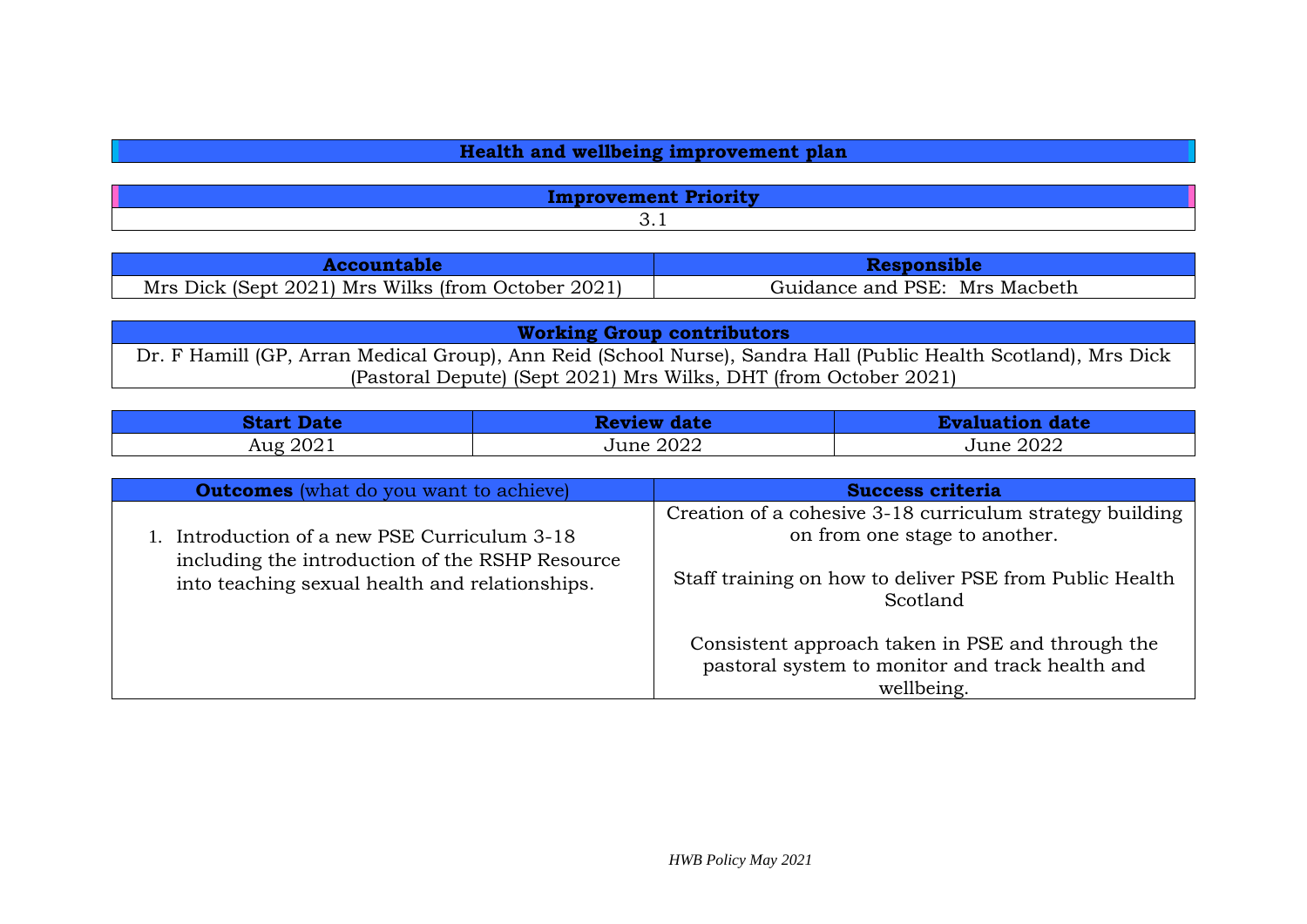# **The challenge questions in brief**

| <b>Ouestions</b>                                                                      | What we do                                                                                                                                                                                                                               | What we could do                                                                                                                                                                                                   |
|---------------------------------------------------------------------------------------|------------------------------------------------------------------------------------------------------------------------------------------------------------------------------------------------------------------------------------------|--------------------------------------------------------------------------------------------------------------------------------------------------------------------------------------------------------------------|
| How well do staff know GIRFEC,<br>wellbeing indicators and UNC on rights<br>of child? | Have key posters displayed around the<br>school. Regular training reviewing these<br>key areas at INSET<br>Online training made available to new<br>members of staff                                                                     | Have small card packs for each<br>staff member highlighting the key<br>messages of each policy<br>Enhance the promotion of the local<br>authority and national training<br>calendar promoting events<br>available. |
| How well do staff understand their role<br>in promoting HWB                           | Through staff questionnaires, knowledge<br>is gauged and awareness raised. Specific<br><b>INSET</b> activities offered with HWB<br>focus in conjunction with current school<br>aims.                                                     | Include specific HWB questions as<br>part of the observation process and<br>staff learning conversations.                                                                                                          |
| How well do we know and take into<br>account local/national documents and<br>guidance | Latest guidance reviewed in conjunction<br>with school priorities and strategy.                                                                                                                                                          | Look at how other schools have<br>responded to the guidance<br>documents and schedule a review<br>of own policy when we know when<br>government and LA reviews are<br>being published                              |
| How well do we ensure students feel<br>(wellbeing indicators)                         | Regular pastoral and learning<br>conversations with each student.<br>Introduction through PSE of HWB<br>targets to increase student awareness of<br>the indicators and how they experience<br>school is integral to the school's success | Consult more with the student<br>voice and enable them to take the<br>lead in reviewing HWB in the<br>school and taking forward actions                                                                            |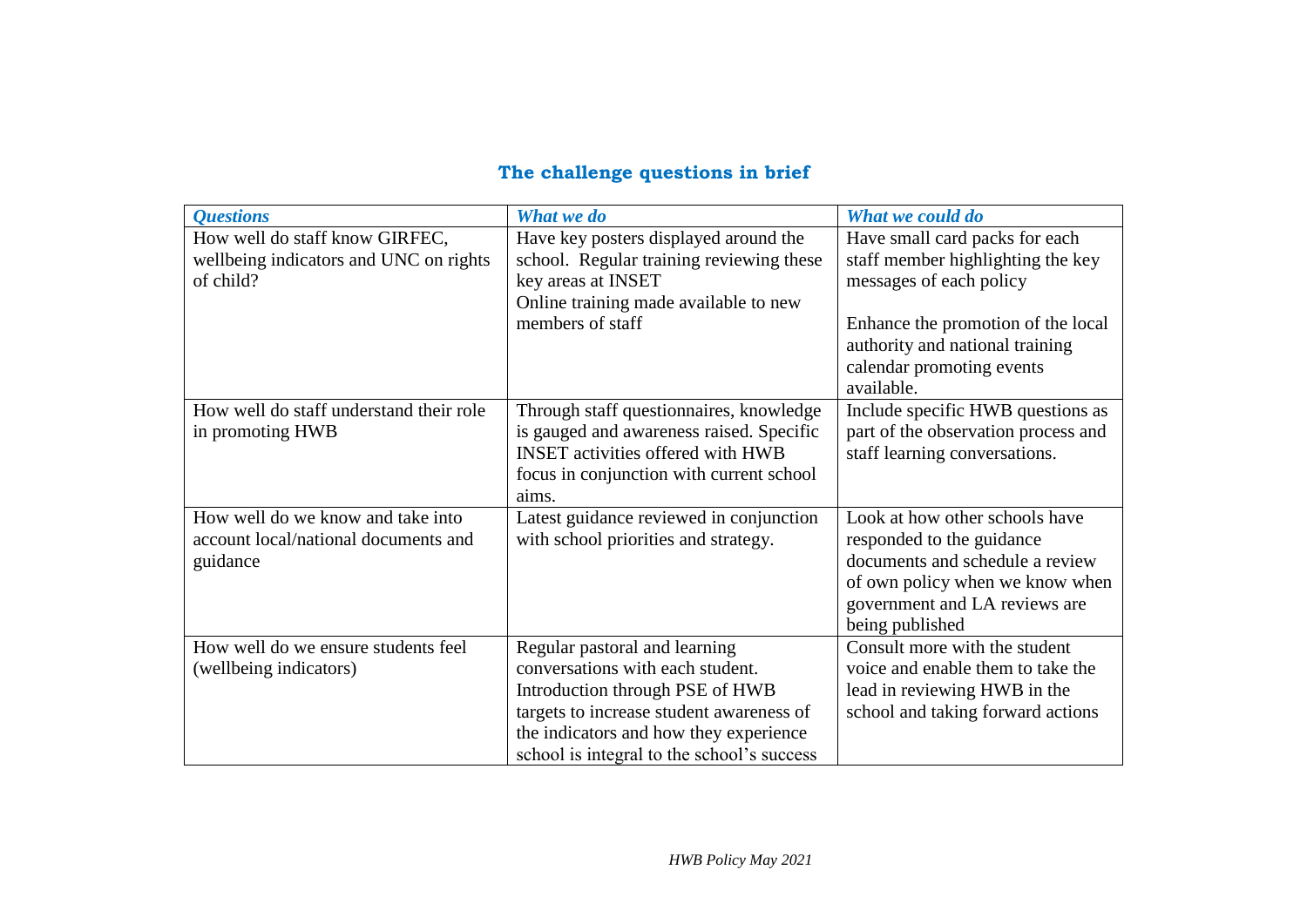| How well do students show                 | The majority of behaviour in the school is | Increase recognition of positive       |
|-------------------------------------------|--------------------------------------------|----------------------------------------|
| consideration for others, positive        | positive the majority of the time and      | behaviour and contributions to the     |
| behaviour                                 | incidents are low. Strong promotion of     | school community. Continual            |
|                                           | working with others in the community       | enhancement of the promotion of        |
|                                           | and of restorative practices. Introduction | positive behaviour for learning in     |
|                                           | of a reward system for all students.       | the BGE and upper primary.             |
| How well do we listen to students and     | Meetings weekly with the school captains   | Increased involvement of student       |
| involve them in making decisions          | to gauge their views in secondary and      | voice in creating, running and         |
|                                           | weekly in primary. Monthly meetings        | analysing surveys, and ensuring        |
|                                           | with the student voice and additional      | they are an integral part in the       |
|                                           | meetings with active schools sports        | review of, and subsequent creation     |
|                                           | leaders and senior prefects where          | of policy and strategy for the         |
|                                           | relevant. SLT operate an open door         | school.                                |
|                                           | policy.                                    |                                        |
| How well do ensure staff undertake        | Relevant legislation reviewed through      | Schedule regular reviews of            |
| professional learning around legislation, | network meetings at the local authority    | legislation and codes of practice,     |
| codes of practice                         | and in discussions with their link faculty | including building it into faculty     |
|                                           | leader and DHT.                            | meeting agendas. Look at all           |
|                                           |                                            | faculty leaders attending a LA or      |
|                                           |                                            | national training on relevant          |
|                                           |                                            | legislation and policy within the      |
|                                           |                                            | next 18 months.                        |
| Can we be sure that all staff guidance is | Staff guidance reviewed at the start of    | Have all guidance in one place for     |
| fully relevant and up to date             | each year, and as and when guidance is     | staff to find and to be referred to in |
|                                           | changed or updated at a local and          | the staff handbook.                    |
|                                           | national level. Guidance also reviewed at  |                                        |
|                                           | local authority level between heads of     |                                        |
|                                           | schools and their senior managers.         |                                        |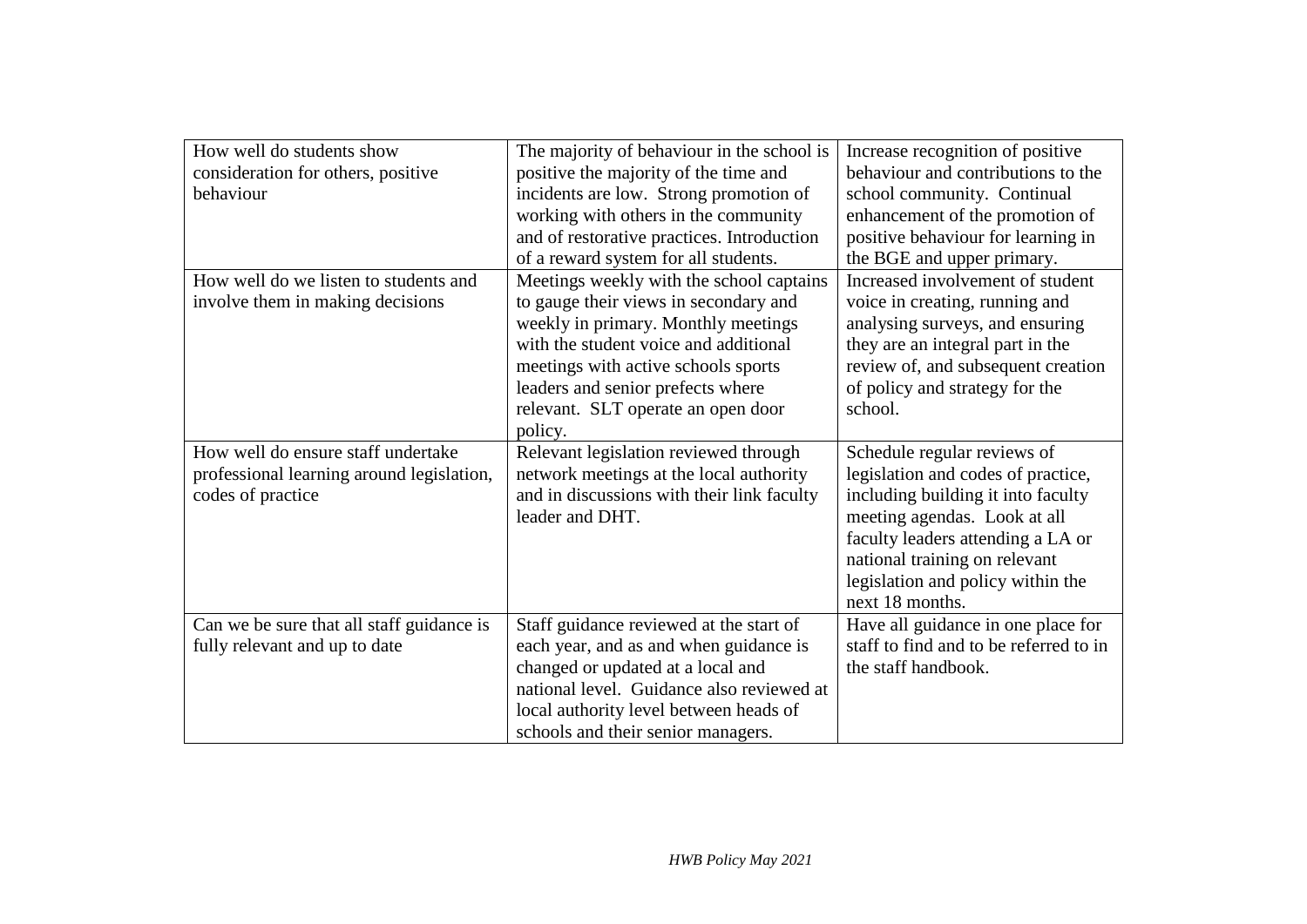| How well do we communicate with          | The schools have regular meetings with a    | At parents' evenings provide more     |
|------------------------------------------|---------------------------------------------|---------------------------------------|
| parents and partners                     | wide range of partners, both from within    | opportunities for parents to          |
|                                          | the local community to support health       | feedback on future strategy.          |
|                                          | and wellbeing, learning and social          | Greater use of technology to gain     |
|                                          | responsibility, and outwith. Parents have   | parental views. Seek parental input   |
|                                          | regular opportunities to engage through     | and dialogue for students HWB         |
|                                          | the parent council and at parents' night.   | targets.                              |
| How do we know the steps we have         | Through student surveys and PASS            | Greater use of the student voice      |
| taken have improved outcomes             | survey year on year comparison.             | and family learning hub to create a   |
|                                          | Through observation and positive            | joined up approach to tracking and    |
|                                          | feedback and a reduction in the number      | monitoring.                           |
|                                          | of logged incidents.                        |                                       |
| How well can we demonstrate improved     | All distinct groups are monitored for any   | Look at our area specific barriers    |
| attainment for groups/individuals facing | differing trends on a continual basis, with | i.e those to do with remote rural     |
| barriers?                                | additional monitoring carried out for       | communities. Further discussions      |
|                                          | those with ASN.                             | with cluster schools on this issue.   |
| How have we successfully established     | Through both schools we work hard to        | Listen to the student voice on        |
| an inclusive learning environment        | promote inclusivity and the importance of   | issues around inclusivity and their   |
|                                          | being an individual and also working        | thoughts on barriers to learning and  |
|                                          | successfully in a community. We have a      | how to continually move forward.      |
|                                          | range of cross year group opportunities,    | Look for examples of best practice    |
|                                          | including paired reading (primary) and      | elsewhere in the authority and        |
|                                          | mentoring (secondary).                      | country.                              |
| To what extent does our school celebrate | School takes part in many different         | A review to be undertaken each        |
| diversity                                | events from Chinese New Year to             | year on where discussions around      |
|                                          | LGBTQI+ month to promote                    | diversity can take place and create   |
|                                          | understanding of diversity.                 | a list of outside guests and speakers |
|                                          |                                             | that can be invited to run            |